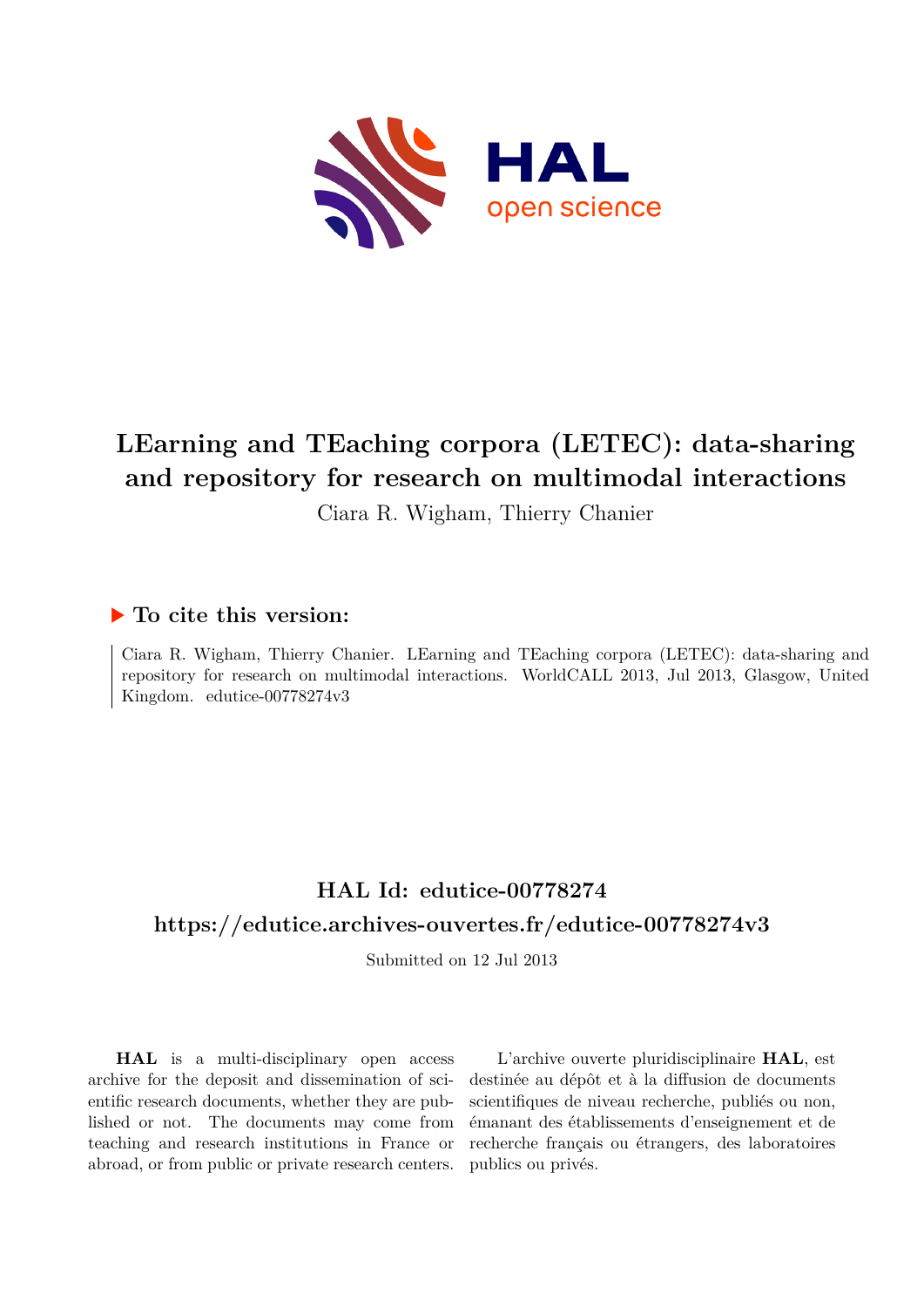Wigham, C.R. & Chanier, T. (2013). LEarning and TEaching Corpora (LETEC) : data-sharing and repository for research on multimodal interactions. *WorldCALL 2013*, 10-13 juillet 2013, Glasgow, Royaume-Uni. [\[http://edutice.archives-ouvertes.fr/edutice-00778274\]](http://edutice.archives-ouvertes.fr/edutice-00778274).



## *Global perspectives on Computer-Assisted Language Learning*

## **Glasgow, 10-13 July 2013**

## LEarning and TEaching Corpora (LETEC): data-sharing and repository for research on multimodal interactions

Ciara R. Wigham Clermont Université Clermont-Ferrand, France

Thierry Chanier Clermont Université Clermont-Ferrand, France

The number of online environments language teachers can employ is constantly growing, offering increased potential for multimodal L2 interaction analysis. This paper introduces the LEarning and TEaching Corpora (LETEC) methodology that links, following international standards, all elements resulting from an online learning situation, whose context is described by a pedagogical scenario and a research protocol. The corpus components include the learning design, the research protocol, the interaction data, all participants' productions and licences relating to ethics and access rights. An XML schema allows interactions from different tools and environments to be stored and described in a standardized way, facilitating data analysis.

We explore the stages for building LETEC; from the design of an online course to analysis phases and the diffusion of results, and describe the *Mulce* repository developed for sharing these corpora. We then focus on ways LETEC methodology may contribute to sustaining CALL research beyond the hype of the latest online environment. Firstly, the methodology's successive research phases allow for data to be examined from both research and pedagogical angles. Secondly, the decomposition of online environments by their communication modes and modalities offers a systematic approach to studying a range of online learning environments. Thirdly, the open-data that LETEC corpora generate are shared via a corpus repository and can be reused by researchers, not necessarily involved in the learning event, to perform cumulative or contrastive analyses. The paper concludes by discussing our current perspectives: the development of pedagogical corpora to train pre-service language teachers out of in-world situations, built upon multimodal materials from global LETEC corpora.

**Keywords:** learning and teaching corpus (LETEC); data sharing; research data repository; online multimodal interactions

© 2013 WorldCALL All rights reserved.

### **1. Introduction**

The number of online environments language teachers can employ is constantly growing, offering increased potential for L2 interaction analysis. However, research cannot necessarily keep up with technology innovation. One danger is that CALL research will reinvent the wheel each time a new technology emerges. Sharing research situations in formats that allow comparisons between interactions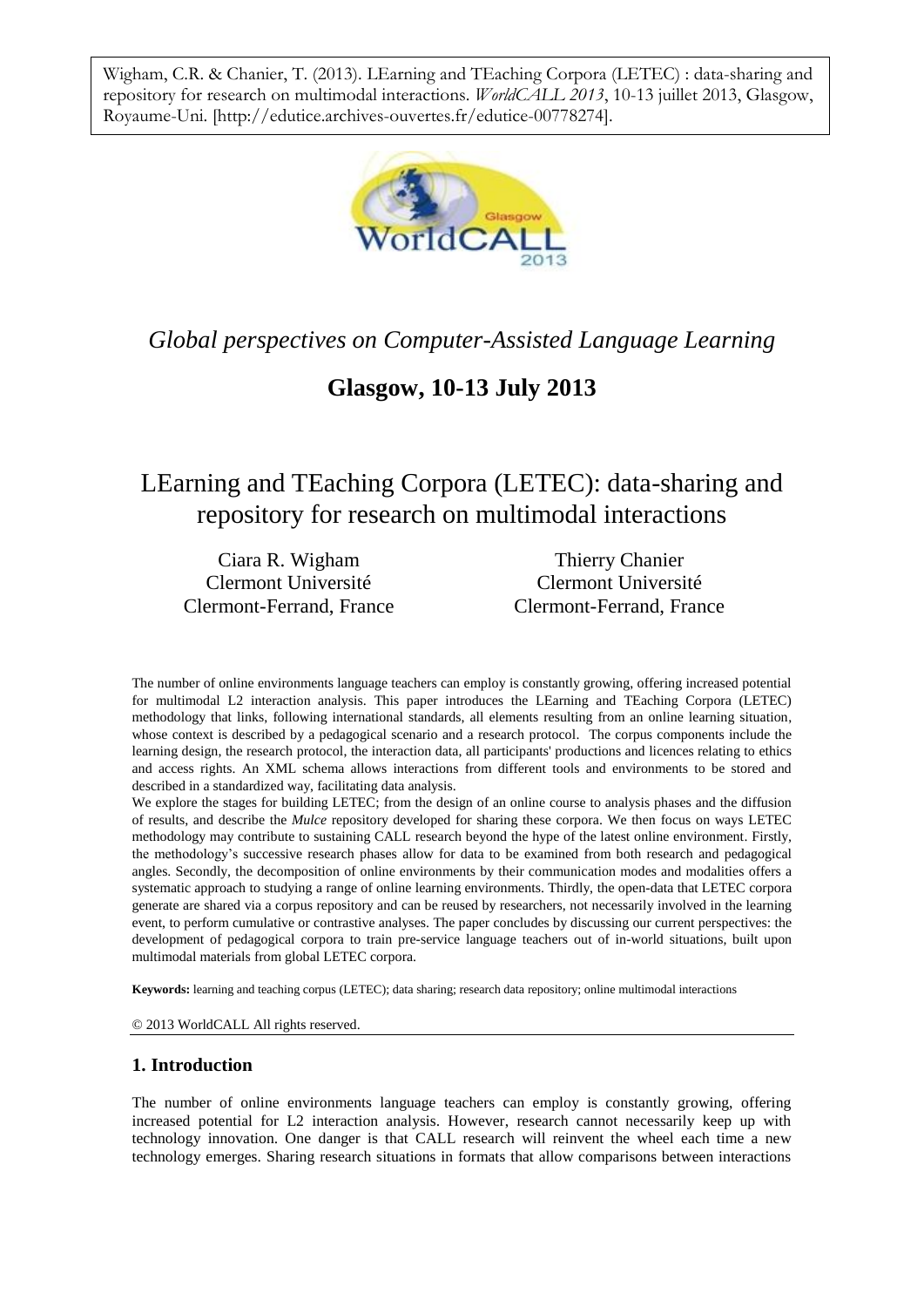in different online environments will help CALL research to better understand L2 interaction across different multimodal environments.

This paper introduces the *LEarning and TEaching Corpora* (LETEC) methodology that links, following international standards, all elements resulting from an online learning situation. We introduce the methodology for building LETEC, contrasting it with that of *learner corpora*, and describe the *Mulce* repository (*Mulce*-repository, 2011) developed for corpora sharing. We then suggest ways in which LETEC contribute to sustaining CALL research.

### **2. LEarning and TEaching Corpora**

In the language-learning domain, *learner corpora* (Granger, 2002; Meunier *et al.,* 2011) are exploited for Second Language Acquisition research. Frequently comprising data from test situations (Reffay *et al.,* 2008) and used in learner-native speaker comparative studies (Boulton *et al.,* 2012), *learner corpora* focus on learners' productions and consider neither other course participants (tutors, native speakers...) nor the learning context.

LETEC "collect in a systematic and structured way all the data from interactions which occur during a course that is partially or entirely online" (Chanier & Ciekanski, 2010:para59<sup>1</sup>). All course participations and their productions and interactions are considered. The pedagogical scenario forms an integrated component, to inform studies into learning environments' affordances or pedagogical design.

LETEC comprise a XML "manifest" describing the corpus' components: the learning design (pedagogical scenario), the research protocol, the interaction data and participants' productions (instantiation of the pedagogical scenario), and licences relating to ethics and access rights (Fig.1). The structure allows for subparts of components to be linked. For example, a researcher examining interaction data from a textchat session can understand, from the pedagogical scenario, the session's objectives and technical context and, by referring to the research protocol, the data collection and anonymization methodologies.



Fig1. LETEC components

The notion of LETEC was developed within a French national research project (*Mulce*-documentation, 2011) and conforms to criteria suggested by Chanier & Ciekanski (2010) if the term 'corpus' be employed (Fig2).

-

<sup>&</sup>lt;sup>1</sup> Authors' translation.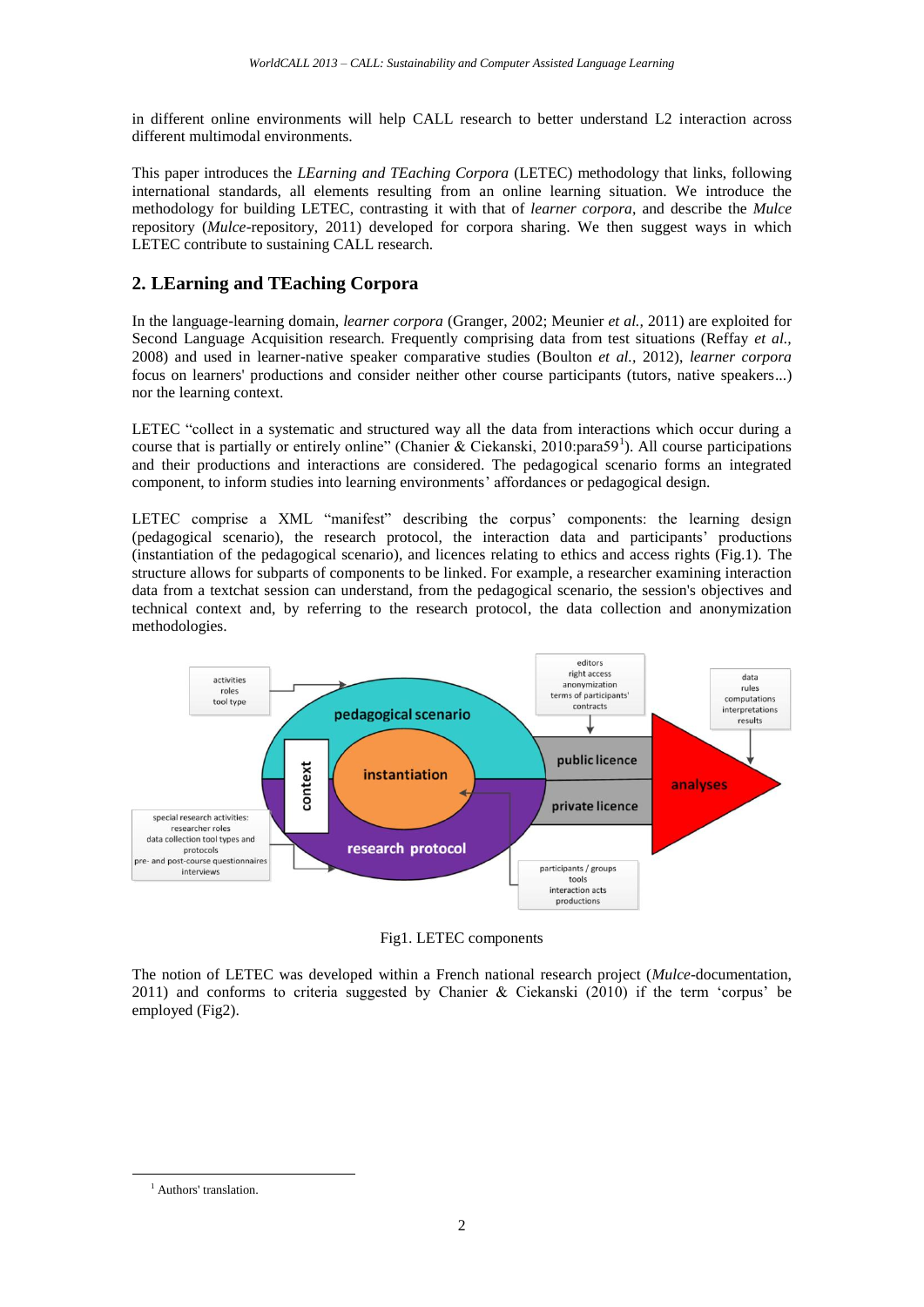



#### **3. LETEC contributions to sustaining CALL research**

This section presents leads offered by LETEC for helping sustain CALL research.

#### *3.1. Successive research phases*

The LETEC approach to data collection, structuring and analysis is composed of successive phases (Fig3).



Fig3. LETEC methodology phases

Prior to the site of experiment, research questions are formulated. A pedagogical scenario is elaborated and the conditions under which to conduct the experiment prepared. In parallel, a research protocol is designed around the experiment. During the online course, data is collected according to this. In the data organisation phase, a process of data display is performed on the pedagogical scenario and research protocol, and the data collected are anonymised before being structured into a *global* LETEC corpus and deposited on the *Mulce* repository (*Mulce*-repository, 2011). Structured using an XML schema, interactions from different tools and environments are described in a standardized way. They are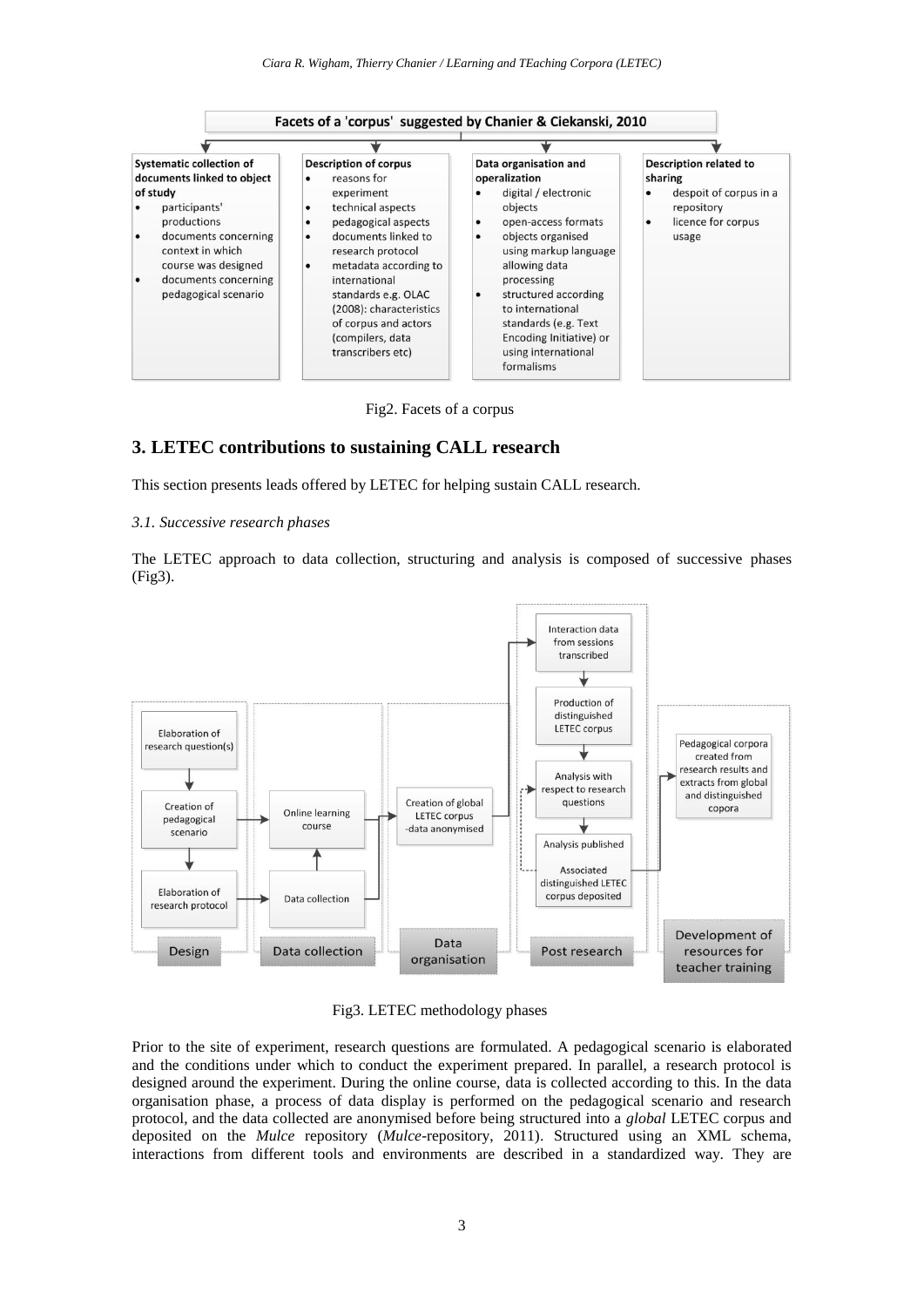described by metadata, allowing on the corpora repository, researchers to search for corpora according to different criteria (Fig4).

|                            | Recherche<br><b>Réinitialisation</b>                                                                                                                                                                                                                                                                                                                                      |
|----------------------------|---------------------------------------------------------------------------------------------------------------------------------------------------------------------------------------------------------------------------------------------------------------------------------------------------------------------------------------------------------------------------|
| Situations d'apprentissage | Archi21, Copeas, Ecofralin, Favi, Infral, Letec, Simuligne, Tridem06, VMT                                                                                                                                                                                                                                                                                                 |
| Objets                     | Scénario pédagogique, Corpus global, Corpus distinguable, Protocole<br>de recherche                                                                                                                                                                                                                                                                                       |
| Options                    |                                                                                                                                                                                                                                                                                                                                                                           |
| <b>Technologies</b>        | Plateforme textuelle (WebCT), Synchrone multimodal (Lyceum), Forum,<br>Clavardage, Texte partagé, Tableau blanc, Carte conceptuelle, Courriel,<br>Sites internet, Blog, Forum VMT, Monde 3D synthétique ou virtuel                                                                                                                                                        |
| Langue de communication    | Français, Anglais, Anglais + Français, Allemand, Français + Allemand,<br>Espagnol, Français + Espagnol                                                                                                                                                                                                                                                                    |
| Interaction et modalité    | Spatial + audio + texte + iconique, Contextualisation, Stratégies et<br>multimodalité, Etude de cas, Etayage multimodal, Texte, Audio+texte,<br>Audio+carte conceptuelle, Cohésion, Avatar                                                                                                                                                                                |
| Pédagogie                  | Scénario simulation globale, Scénario interculturel, Scénario anglais et<br>Tice, Collaborer pour écrire, Collaborer pour construire carte, Utiliser le<br>mode écrit en soutien de l'oral, Compétences tuteur en ligne, Discuter et<br>produire ensemble, Stratégies d"usage et d"apprentissage, Utiliser l'oral<br>en soutien de l'écrit, Compétition par équipe, EMILE |
| Domaines d'apprentissage   | Français Langue étrangère (FLE), Anglais sur objectifs spécifiques,<br><b>Mathématiques</b>                                                                                                                                                                                                                                                                               |
| Outils d'analyse           | Analyse de Forum (Calico), Alignement multimodal (Tatiana), Réseau<br>sociaux, Tableur, TAL, Logiciels de statistiques                                                                                                                                                                                                                                                    |
| Acteurs                    | étudiants, tuteur, natif                                                                                                                                                                                                                                                                                                                                                  |

#### Fig4. *Mulce*-repository search criteria

Post research includes data transcription. In the *Mulce* LETEC methodology, transcriptions are characterized by communication modes and modalities. This allows a systematic approach to studying online environments. If new environments present new modalities these are added to the transcription methodology and *Mulce* metadata, rather than new methodologies being invented each time new technologies emerge. For example, Wigham & Chanier (2013), details how new nonverbal modalities present in the synthetic world *Second Life* were accounted for in relation to verbal modalities (audio and textchat) identified during earlier studies which used the audiographic conferencing environment *Lyceum*  (Ciekanski & Chanier, 2008).

The interaction data's multimodal transcription leads to the production of a *distinguished* LETEC. A *distinguished corpus* includes a particular transformation of a selected part of the *global corpus*. For example, the transformation of a video file into an XML/text file of the transcribed interaction data and its associated metadata. Following transcription, data analyses are performed. The data transformations conducted during these (e.g. data annotation or coding) are structured into other *distinguished corpora*. These do not copy the structured data available in the *global corpus* upon which the post research was performed, but refer to the latter data and only add the transformed data for the specific analysis.

Distinguished corpora help sustain CALL research by giving value to the researcher's analyses. The analysed data can be presented in parallel with results and distinguished corpora can be cited in papers/articles. Explicit connexions and open access (Open Data, 2012) between data and publications enhance CALL research quality with possibilities offered to the research community for validity and reliability checks and reuse of data (see 3.2).

In a final phase, extracts of LETEC are currently being developed into teacher-training resources. *Pedagogical corpora* are based on a reflective approach to teacher training and offer the possibility to observe, examine and explore selected parts of a LETEC with reference to a lead that has been identified within the research analyses performed. Reusing research data in pedagogical contexts aids widen CALL research's applicability.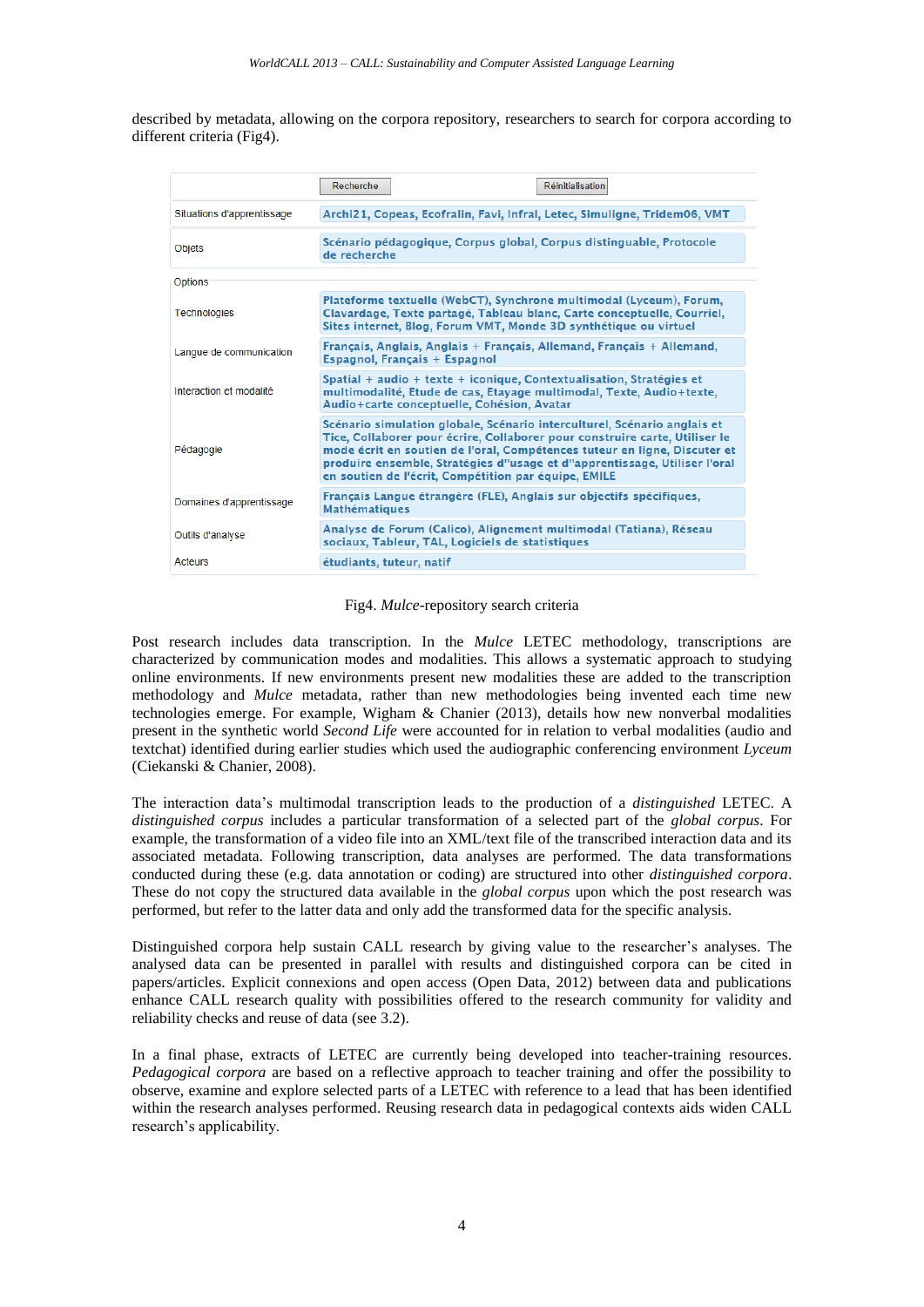#### *3.2. Reusability of Open Data*

In online learning situations, the replication of the ecological context is practically impossible to obtain: "collaborative online learning situations have a number of variables difficult to control" (Reffay *et al.,* 2012). If the same learning design is reused with different participants, the observable phenomenon will not necessarily be the same. Structuring online interactions as LETEC allows researchers, not necessarily involved in the learning event, to be able to reuse the data for further cumulative or contrastive analyses.

For example, the *distinguished corpus* 'mce-archi21-modality-textchat' (Wigham, 2013) contains data from Content and Language Integrated Learning sessions in the synthetic world *Second Life*, annotated with respect to a study concerning textchat usage for feedback (Wigham & Chanier, 2012). In Rodrigues & Wigham (in print) this annotated data was reused: a further annotation layer of XML was added to study problematic vocabulary points' resolution. Structured corpora present advantages for research teams: Each researcher has his individual research questions but each researcher's analysis enriches the corpus. Analyses can thus be cumulated. This is facilitated by the fact that LETEC are structured using a set of documented structured XML formalisms (Reffay *et al.*, 2012) rendering online interaction data autonomous from any platform, in a tool agnostic form and thus increasing data longevity. For example, data format can be adapted to become input for annotation tools (lexicometric, multimodal tools (Ciekanski & Chanier, ibid)). Natural Language Processing techniques can also be applied to interactions and new annotation layers added (see examples in Mulce-Repository (2013) and explanations in Mulce-Documentation (2013).

LETEC open data are also being reused in projects related to fields other than that of language learning. The CoMéRé project (2013) aims to gather CMC corpora that will be integrated into the future reference corpus of French Language. Within a European context, CoMéRé will propose a TEI extension adapted for CMC communication.

### **4. Conclusions and Perspectives**

After having gathered data from online language learning situations, which occurred between 2001 and 2011 (the Mulce-repository is still open for new deposits), defined the LETEC structure, and applied it to CALL research purposes, we now face the challenge of developing *pedagogical corpora*. By "developing" we not only mean defining their structure (i.e. ways of extracting data – video, audio, transcripts of interactions, views of the pedagogical scenario, linking them to tasks for trainee language teachers), but also integrating them into teacher-training classrooms. Our first pedagogical corpora will be online this summer. Finding a rational path for their integration into teacher training courses is another issue.

Language teacher trainers are used to training pre-service teachers in using software, websites, and learning material repositories (e.g. *MERLOT world languages* (1997)). When trainers want their students to gain skills in developing online learning situations based on interactive, multimodal environments, they generally have recourse to the reading of CALL literature disconnected from actual data and/or participation in experiments integrated into the academic year where their students act as learners or tutors. In the latter case, these pre-service teachers may fall into the trap of only considering their current individual experience. If the teacher trainers introduce a *reflection-in-practice* process around the online experiment to share experiences, it becomes difficult to manage: students' materials are often heterogeneous and quickly extracted from the on-going experiment. Carefully documented and selected materials put into their original context would be very helpful. This will come from pedagogical corpora.

Training pre-service teachers out of in-world situations, built upon multimodal materials (carefully analysed with respect to theoretical viewpoints) is not simply a concern of the language-learning field. There is extensive experience coming from teacher training in physical education (Roche & Gal-Petitfaux, 2012). Our current interest in pedagogical corpora is thus now becoming an inter-disciplinary project.

### **5. References**

Boulton, A., Carter-Thomas S. & Rowley-Jolivet, E. (2012). (Eds.), *Corpus-informed Research and Teaching in ESP*. Amsterdam/Philadelphia: Benjamins Publishing Company.